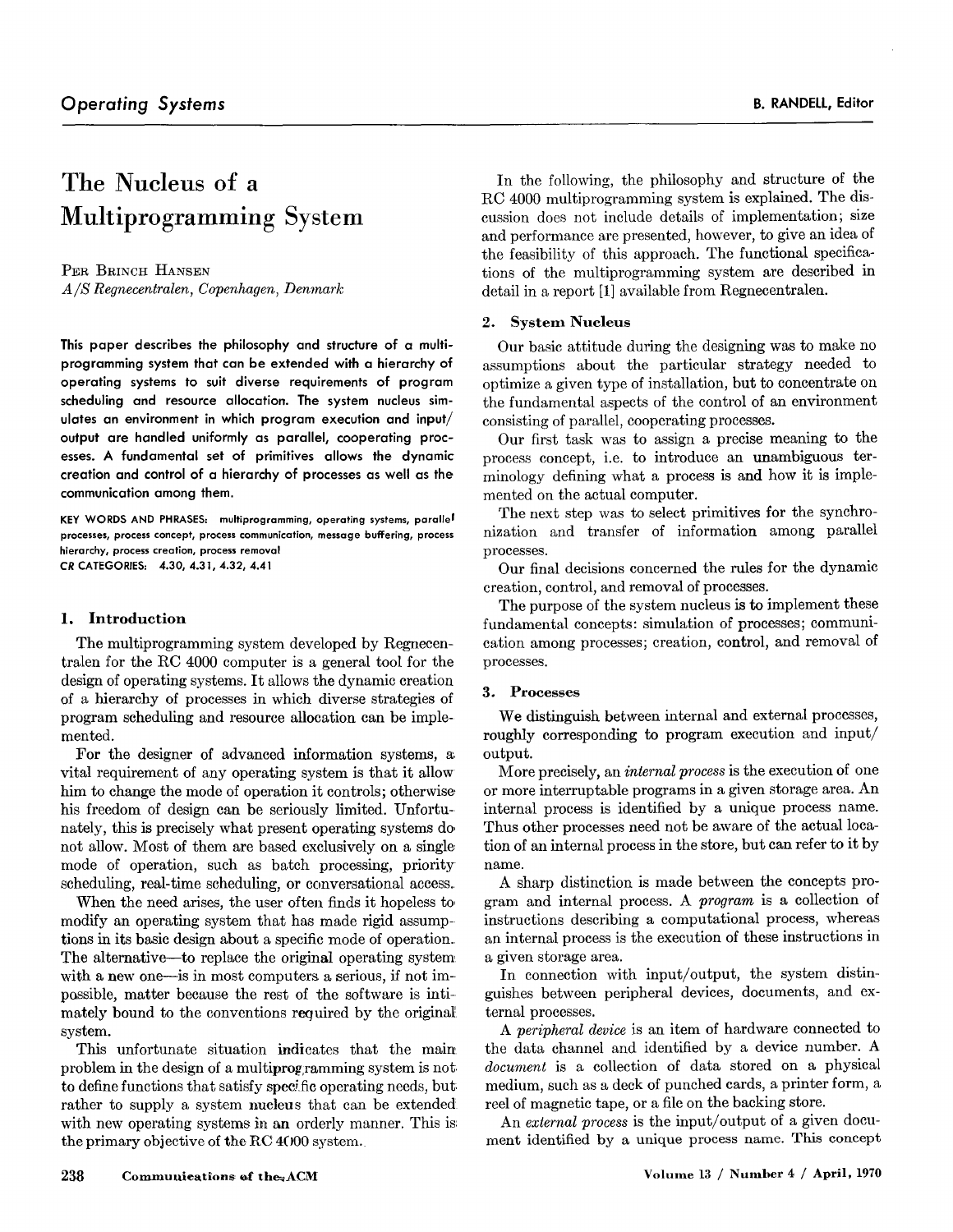implies that internal processes can refer to documents by name without knowing the actual devices on which they are mounted.

Multiprogramming and communication between internal and external processes are coordinated by the system nucleus--an interrupt response program with complete control of input/output, storage protection, and the interrupt system. We do not regard the system nucleus as an independent process, but rather as a software extension of the hardware structure, which makes the computer more attractive for multiprogramming. Its function is to implement our process concept and primitives that processes can invoke to create and control other processes and communicate with them.

So far we have described the multiprogramming system as a set of independent, parallel processes identified by names. The emphasis has been on a clear understanding of relationships among resources (store and peripherals), data (programs and documents), and processes (internal and external).

#### **4. Process Communication**

In a system of parallel, cooperating processes, mechanisms must be provided for the synchronization of two processes during a transfer of information.

Dijkstra has demonstrated that indivisible lock and unlock operations operating on binary semaphores are sufficient primitives from a logical point of view [3]. We have been forced to conclude, however, that the semaphore concept alone does not fulfill our requirements of safety and efficiency in a dynamic environment in which some processes may turn out to be black sheep and break the rules of the game.

Instead we have introduced message buffering within the system nucleus as the basic means of process communication. The system nucleus administers a common pool of *message buffers* and a *message queue* for each process.

The following primitives are available for the communition between internal processes:

send message (receiver, message, buffer),

wait message (sender, message, buffer),

send answer (result, answer, buffer),

wait answer (result, answer, buffer).

*Send message* copies a message into the first available buffer within the pool and delivers it in the queue of a named receiver. The receiver is activated if it is waiting for a message. The sender continues after being informed of the identity of the message buffer.

*Wait message* delays the requesting process until a message arrives in its queue. When the process is allowed to proceed, it is supplied with the name of the sender, the contents of the message, and the identity of the message buffer. The buffer is removed from the queue and made ready to transmit an answer.

*Send answer* copies an answer into a buffer in which a message has been received and delivers it in the queue of the original sender. The sender of the message is activated if it is waiting for the answer. The answering process continues immediately.

*Wait answer* delays the requesting process until an answer arrives in a given buffer. On arrival, the answer is copied into the process and the buffer is returned to the pool. The result specifies whether the answer is a response from another process or a dummy answer generated by the system nucleus in response to a message addressed to a nonexisting process.

The procedure wait message forces a process to serve its queue on a first-come, first-served basis. The system, however, also includes two primitives that enable a process to wait for the arrival of the next message or answer and serve its queue in any order.

This communication scheme has the following advantages.

The multiprogramming system is dynamic in the sense that processes can appear and disappear at any time. Therefore a process does not in general have a complete knowledge of the existence of other processes. This is reflected in the procedure wait message, which makes it possible for a process to be unaware of the existence of other processes until it receives messages from them.

On the other hand, once a communication has been established between two processes (i.e. by means of a message) they need a common identification of it in order to agree on when it is terminated (i.e. by means of an answer). Thus we can properly regard the selection of a buffer as the creation of an identification of a conversation. A happy consequence of this is that it enables two processes to exchange more than one message at a time.

We must be prepared for the occurrence of erroneous or malicious processes in the system (e.g. undebugged programs). This is tolerable only if the system nucleus ensures that no process can interfere with a conversation between two other processes. This is done by storing the identity of the sender and receiver in each buffer and checking it whenever a process attempts to send or wait for an answer in a given buffer.

Efficiency is obtained by the queueing of buffers, which enables a sending process to continue immediately after delivery of a message or an answer, regardless of whether or not the receiver is ready to process it.

To make the system dynamic, it is vital that a process can be removed at any time, even if it is engaged in one or more conversations. In this case, the system nucleus leaves all messages from the removed process undisturbed in the queues of other processes. When these processes answer them, the system nucleus returns the buffers to the common pool.

The reverse situation is also possible: during the removal of a process, the system nucleus finds unanswered messages sent to the process. These are returned as dummy answers to the senders.

The main drawback of message buffering is that it introduces yet another resource problem, since the common pool contains a finite number of buffers. If a process were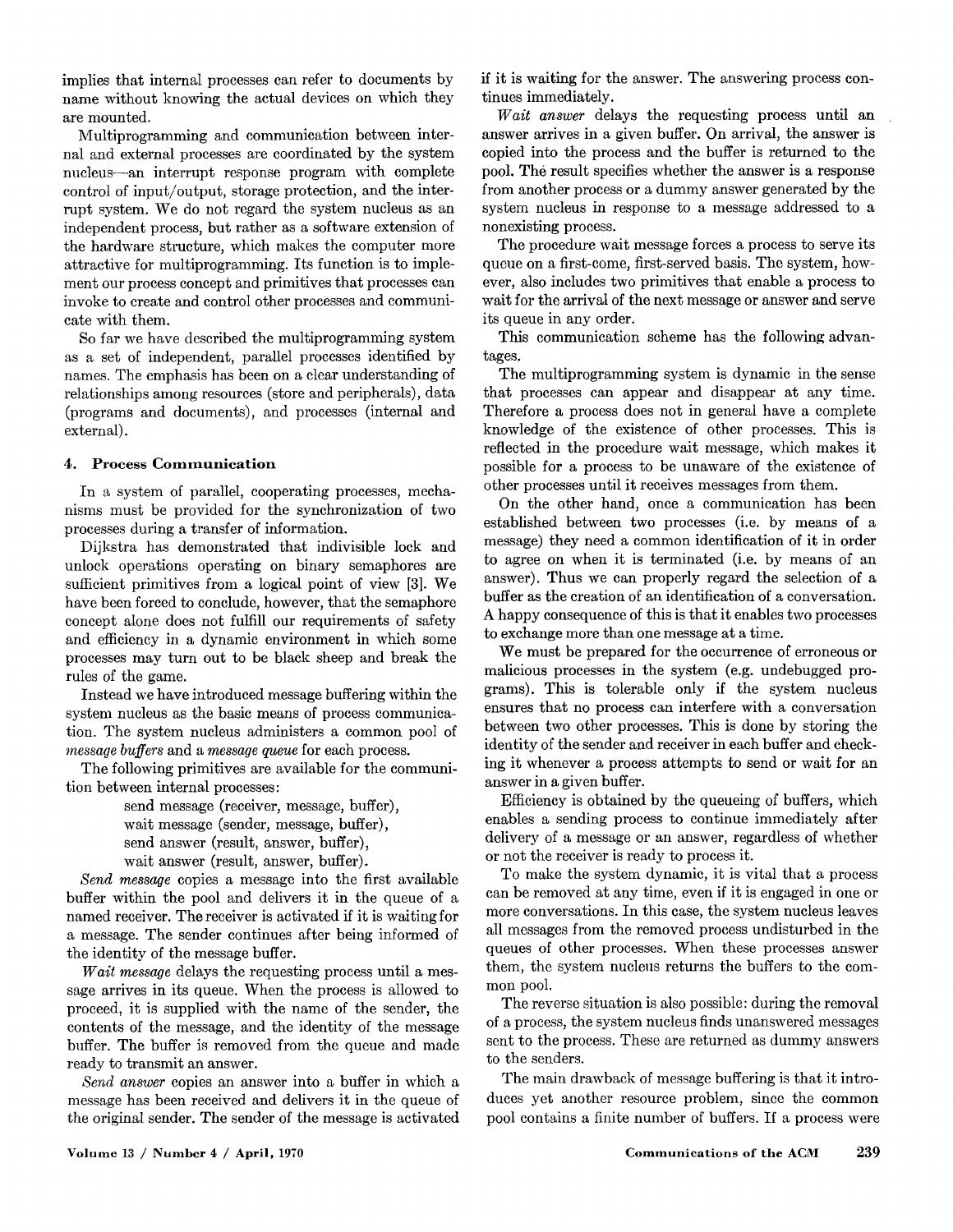allowed to empty the pool by sending messages to ignorant processes, which do not respond with answers, further communication within the system would be blocked. Consequently a limit is set to the number of messages a process can send simultaneously. By doing this, and by allowing a process to transmit an answer in a received buffer, we have placed the entire risk of a conversation on the process that opens it.

## **5. External Processes**

Originally the communication primitives were designed for the exchange of messages between internal processes. Later we also decided to use *send message* and *wait answer*  for communication between internal and external processes.

For each kind of external process, the system nucleus contains a piece of code that interprets a message from an internal process and initiates input/output using a storage area specified in the message. When input/output is terminated by an interrupt, the nucleus generates an answer to the internal process with information about actual block size and possible error conditions. This is essentially the implementation of the external process concept.

We consider it to be an important aspect of the system that internal and external processes are handled uniformly as independent, self-contained processes. The difference between them is merely a matter of processing capability. A consequence of this is that any external process can be replaced by an internal process of the same name if more complex criteria of access and response become desirable.

External processes are created on request from internal processes. *Creation* is simply the assignment of a name to a particular peripheral device. To guarantee internal processes exclusive access to sequential documents, primitives are available for the *reservation* and *release* of external processes.

Typewriter consoles are the only external processes that can send messages to internal processes. The operator opens a conversation by pushing an interrupt key and typing the name of the internal receiver followed by a line of text.

A file on the backing store can be used as an external process by copying a description of the file from a catalog on the backing store into the system nucleus; following this, internal processes can initiate input/output by sending messages to the file process.

Real-time synchronization of internal processes is obtained by sending messages to a clock process. After the elapse of a time interval specified in the message, the clock returns an answer to the sending process.

In general, external processes can be used to obtain synchronization between internal processes and any signal from the external world. For example, an internal process may send a message to a watchdog process and receive an answer when a magnetic tape is mounted on a station. In response, the internal process can give the station a temporary name, identify the tape by reading its label, and rename the station accordingly.

### **6. Internal Processes**

A final set of primitives in the system nucleus allows the creation, control, and removal of internal processes.

Internal processes are created on request from other internal processes. *Creation* involves the assignment of a name to a contiguous storage area selected by the parent process. The storage area must be within the parent's own area.

After creation, the parent process can load a program into the child process and *start* it. The child process now shares computing time with other active processes including the parent process.

On request from a parent process, the system nucleus waits for the completion of all input/output initiated by a child process and *stops* it. In the stopped state, the process can still receive messages and answers in its queue. These can be served when the process is restarted.

Finally, a parent process can *remove* a child process in order to assign its storage area to other processes.

According to our philosophy, processes should have complete freedom to choose their own strategy of program scheduling. The system nucleus only supplies the essential primitives for initiation and control of processes. Consequently, the concepts of program loading and swapping are not part of the nucleus. Time-sharing of a common storage area among child processes on a swapping basis is possible, however, because the system does not check whether internal processes overlap each other as long as they remain within the storage areas of their parents. Swapping from process A to process B can be implemented in a parent process as follows:  $stop(A)$ ;  $output(A)$ ;  $input(B)$ ;  $start(B)$ .

### **7. Process Hierarchy**

The idea of the system nucleus has been described as the simulation of an environment in which program execution and input/output are handled uniformly as parallel, cooperating processes. A fundamental set of primitives allows the dynamic creation and control of processes as well as communication among them.

For a given installation we still need, as part of the system, programs that control strategies of operator communication, program scheduling, and resource allocation; but it is essential for the orderly growth of the system that these *operating systems* be implemented as other programs. Since the difference between operating systems and production programs is one of jurisdiction only, this problem is solved by arranging the internal processes in a *hierarchy*  in which parent processes have complete control over child processes.

After initial loading, the internal store contains the system nucleus and a basic operating system, S, which can create parallel processes, A, B, C, etc., on request from consoles. The processes can in turn create other processes, D, E, F, etc. Thus while S acts as a primitive operating system for A, B, and C, these in turn act as operating systems for their children, D, E, and F. This is illustrated by Figure 1, which shows a family tree of processes on the left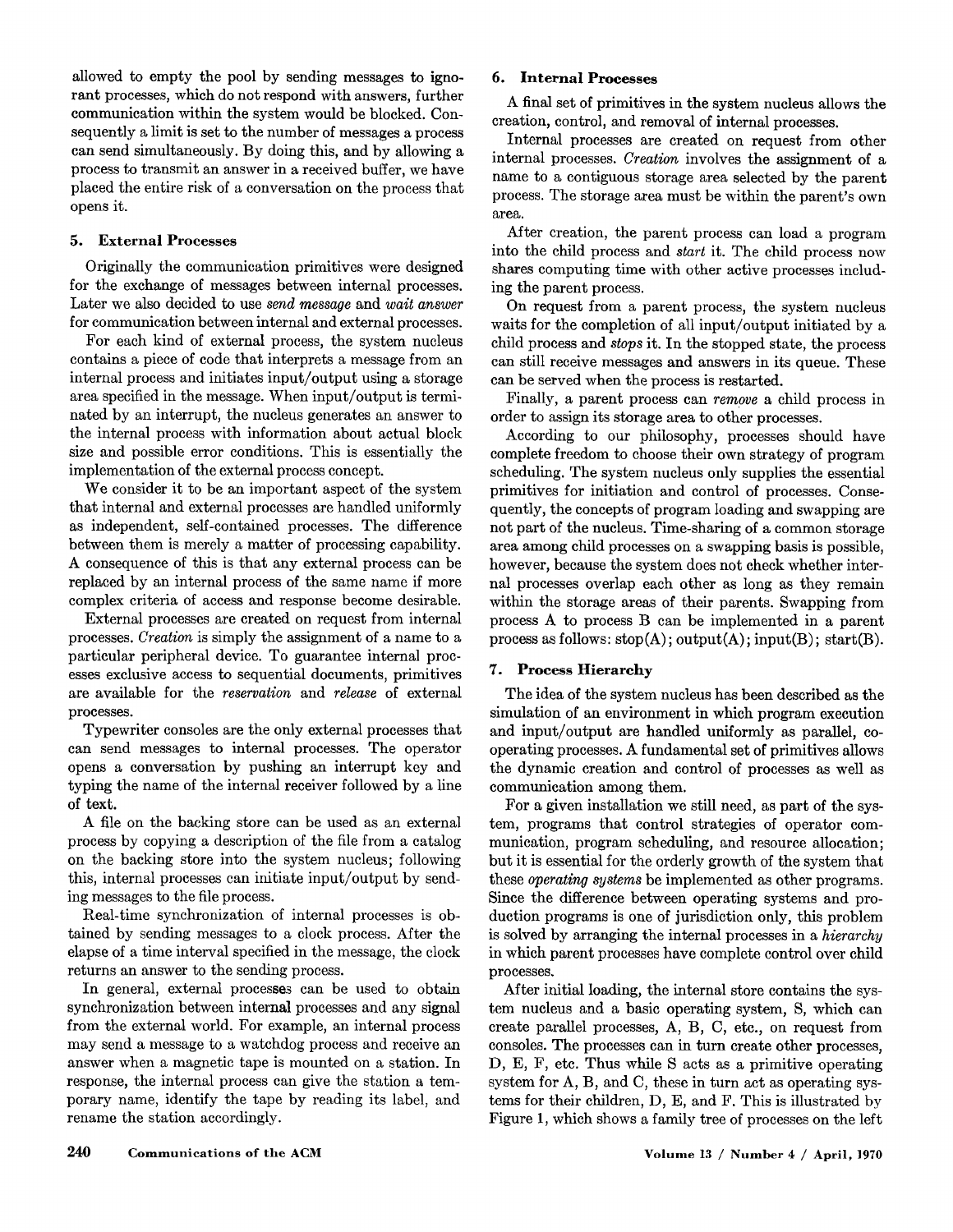and the corresponding storage allocation on the right. This family tree of processes can be extended to any level, subject only to a limitation of the total number of processes.

In this multiprogramming system, all privileged functions are implemented in the system nucleus, which has no built-in strategy. Strategies can be introduced at the various higher levels, where each process has the power to control the scheduling and resource allocation of its children. The only rules enforced by the nucleus are the following: a process can only allocate a subset of its own resources (including storage and message buffers) to its children; a process can only start, stop, and remove its own children (including their descendants). After removal of a process, its resources are returned to the parent process.



Initially all system resources are owned by the basic operating system S. For details of process control and resource allocation, the reader should consult the manual of the system [1].

We emphasize that the only function of the family tree is to define the rules of process control and resource allocation. Computing time is shared by round-robin scheduling among active processes regardless of their position in the hierarchy, and each process can communicate with all other processes.

Regarding the future development of operating systems, the most important characteristics of the system can now be seen as the following.

1. New operating systems can be implemented as other programs without modification of the system nucleus. In this connection, we should mention that the ALGOL and FORTRAN languages for the RC 4000 contain facilities for calling the nucleus and initiating parallel processes. Thus it is possible to write operating systems in high-level languages.

2. Operating systems can be replaced dynamically, thus enabling an installation to switch among various modes of operation; several operating systems can, in fact, be active simultaneously.

3. Standard programs and user programs can be executed under different operating systems without modification, provided there is common agreement on the possible communication between parents and children.

#### **8. Implementation**

The RC 4000 is a 24-bit, binary computer with typical instruction execution times of 4 microseconds [2]. It permits practically unlimited expansion of the internal store and standardized connection of all kinds of peripherals. Multiprogramming is facilitated by program interruption, storage protection, and privileged instructions.

The present implementation of the system makes multiprogramming feasible with a minimum store of 16K-32K words backed by a fast drum or disk. The system nucleus includes external processes for a real-time clock, typewriters, paper tape input/output, line printer, magnetic tape, and files on the backing store. The size of the nucleus and the basic operating system is as follows:

|                                  | words |
|----------------------------------|-------|
| primitives                       | 2400  |
| code for external processes      | 1150  |
| process descriptions and buffers | 1250  |
| system nucleus                   | 4800  |
| basic operating system           | 1400  |
|                                  |       |

The communication primitives are executed in the uninterruptable mode within the system nucleus. The execution times of these set a limit to the system's response to real-time events:

|              | msec |
|--------------|------|
| send message | 0.6  |
| wait answer  | 0.4  |
| wait message | 0.4  |
| send answer  | 0.6  |

An analysis shows that the 2 milliseconds required by a complete conversation (the sum of the four primitives) are used as follows:

|                    | percent |
|--------------------|---------|
| validity checking  | 25      |
| process activation | 45      |
| message buffering  | 30      |

This distribution is so even that one cannot hope to increase the speed of the system by introducing additional, ad hoc machine instructions. The only realistic solution is to make the hardware faster.

The primitives for creation, start, stop, and removal of processes are implemented in an anonymous internal process within the system nucleus to avoid intolerably long periods in the uninterruptable mode. Typical execution times for these are:

|                | msec |
|----------------|------|
| create process | З    |
| start process  | 26   |
| stop process   | 4    |
| remove process | 30   |

*(Continued on page 250)*